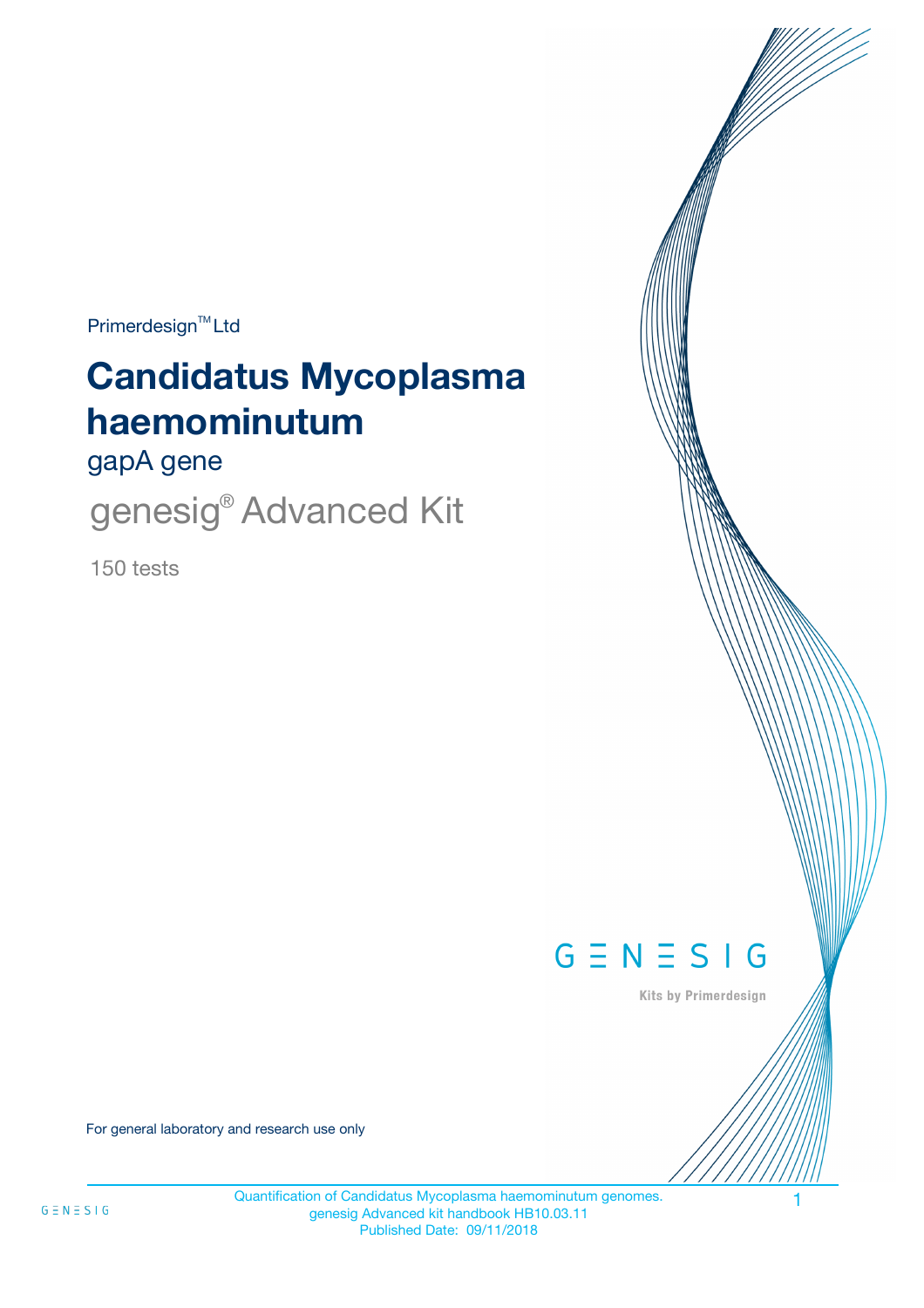# Introduction to Candidatus Mycoplasma haemominutum

Candidatus Mycoplasma haemominutum (Mhm) is one of three Haemoplasmas (Candidatus Mycoplasma haemominutum, Candidatus Mycoplasma turicensis and Mycoplasma haemofelis) that until recently were collectively classified as Haemobartonella felis. There is evidence to suggest that the Ohio variant and California variant of H. felis are in fact two distinct species, M. haemofelis and C. M. haemominutum respectively.

Candidatus M. haemominutum has been identified in cats as a cause of Feline Infectious Anaemia (FIA), but appears to be less pathogenic than Mycoplasma haemofelis. The mode of transmission for this haemoplasma is not fully understood however blood sucking arthropod vectors, fleas, mosquitos and ticks are thought to be a primary mode. Biting and scratching is also a possible route of infection and transmission has been observed to occur vertically from mother to offspring. Once the parasite enters the blood stream, it attaches to host red blood cells with polar filaments before invading the cells and triggering the cat's immune response, releasing antibodies. The antibodies bind to the foreign Mhm proteins as a coating, which serves to mark the infected red blood cell for removal and destruction. Due to the large numbers of infected red blood cells being destroyed, the cat becomes anaemic and pale.

Haemoplasmas are the causative agent for a range of feline diseases such as feline conjunctivitis, lower respiratory tract infections, feline infectious peritonitis and feline infectious anaemia (FIA). Clinical signs of the infection include anorexia, depression, lethargy, weakness, fever and weight loss. Cats that have been infected with a Haemoplasma may remain permanent carriers and infection can re-emerge through stress.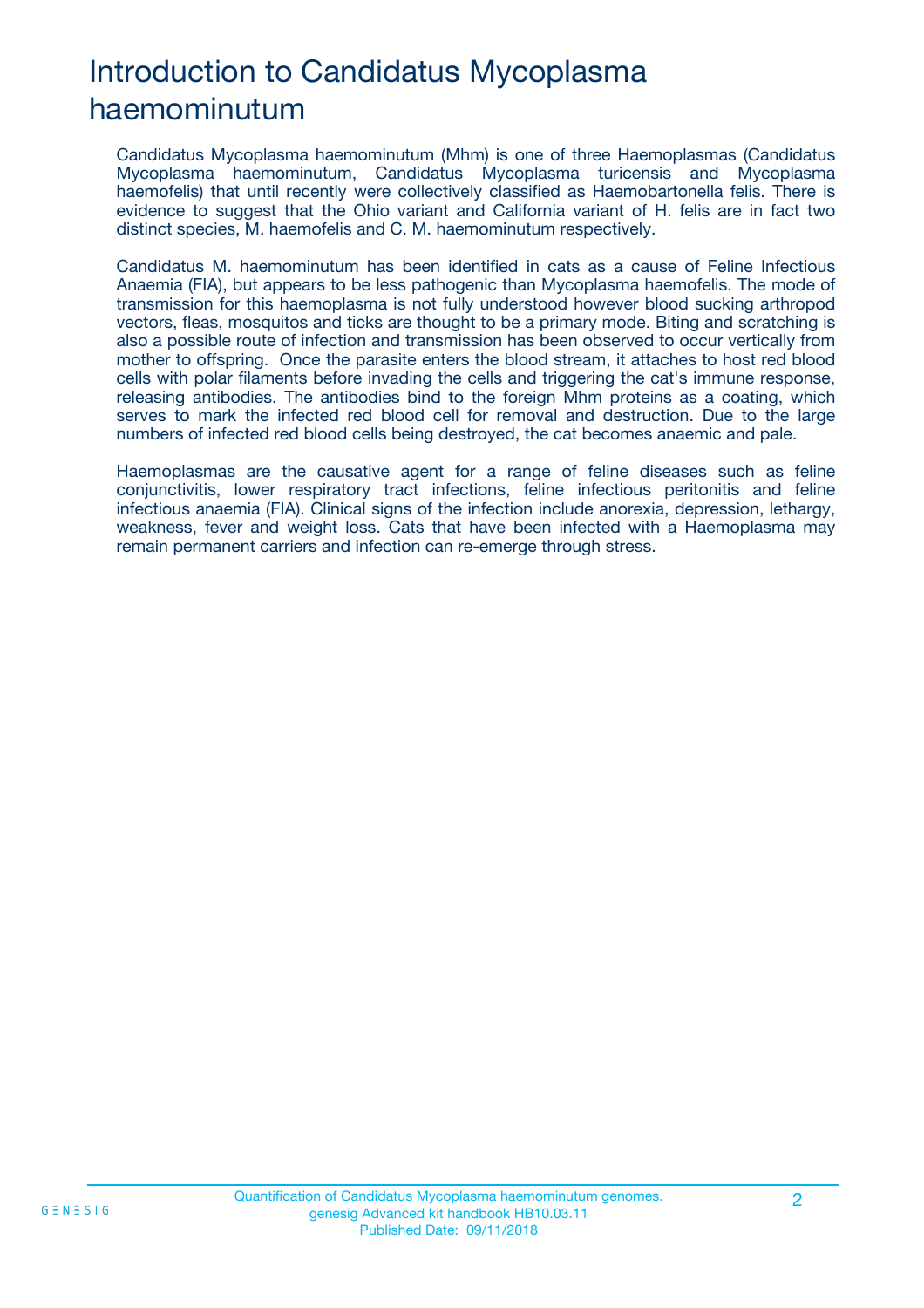# **Specificity**

The Primerdesign genesig Kit for Candidatus Mycoplasma haemominutum (C.M.haem) genomes is designed for the in vitro quantification of C.M.haem genomes. The kit is designed to have a broad detection profile. Specifically, the primers represent 100% homology with over 95% of the NCBI database reference sequences available at the time of design.

The dynamics of genetic variation means that new sequence information may become available after the initial design. Primerdesign periodically reviews the detection profiles of our kits and when required releases new versions.

If you require further information, or have a specific question about the detection profile of this kit then please send an e.mail to enquiry@primerdesign.co.uk and our bioinformatics team will answer your question.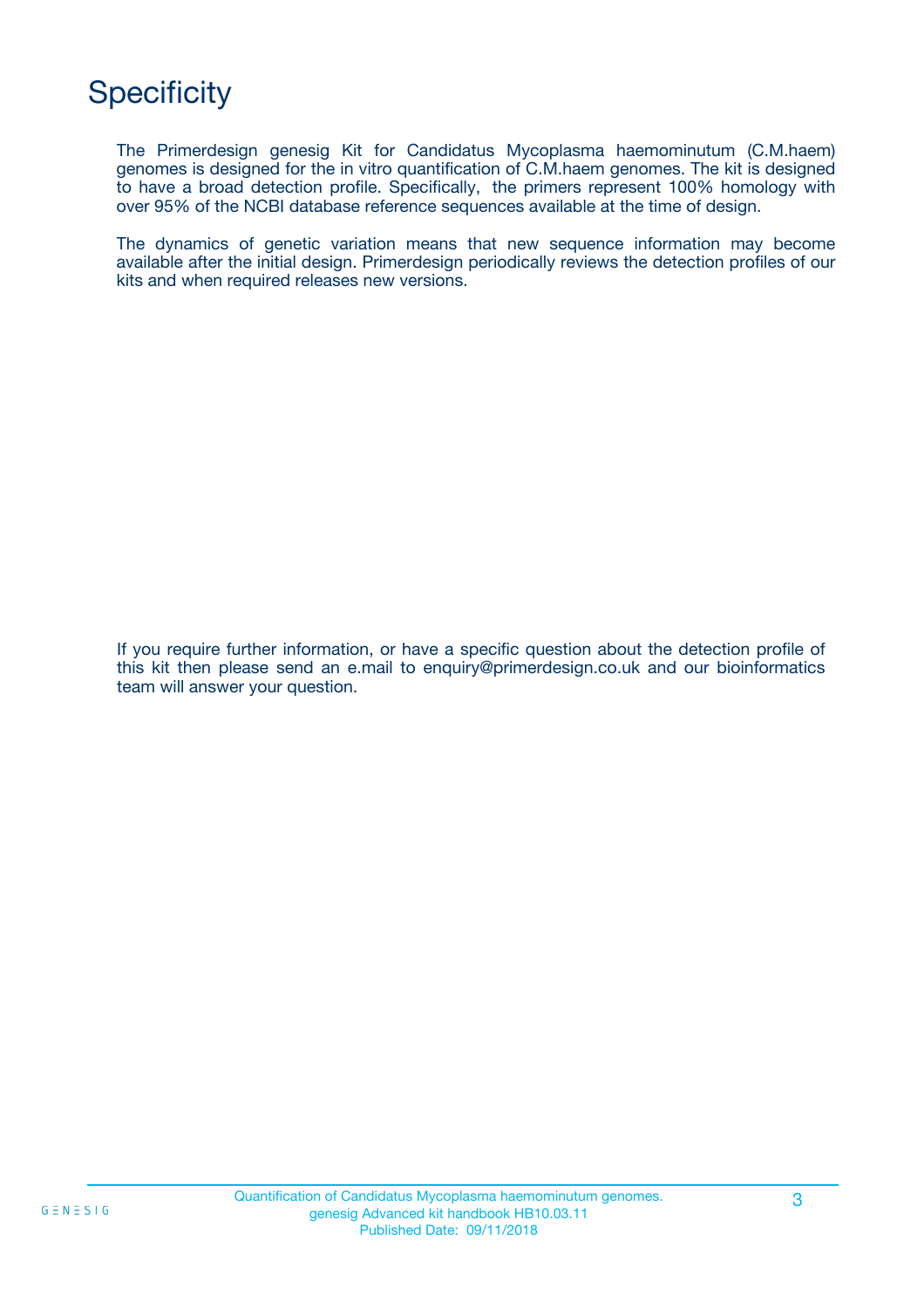### Kit contents

- **C.M.haem specific primer/probe mix (150 reactions BROWN)** FAM labelled
- **C.M.haem positive control template (for Standard curve RED)**
- **Internal extraction control primer/probe mix (150 reactions BROWN)** VIC labelled as standard
- **Internal extraction control DNA (150 reactions BLUE)**
- **Endogenous control primer/probe mix (150 reactions BROWN)** FAM labelled
- **RNase/DNase free water (WHITE)** for resuspension of primer/probe mixes
- **Template preparation buffer (YELLOW)** for resuspension of internal control template, positive control template and standard curve preparation

### Reagents and equipment to be supplied by the user

#### **Real-time PCR Instrument**

#### **Extraction kit**

This kit is recommended for use with genesig Easy DNA/RNA extraction kit. However, it is designed to work well with all processes that yield high quality RNA and DNA with minimal PCR inhibitors.

#### **oasig**TM **lyophilised or Precision**®**PLUS 2X qPCR Master Mix**

This kit is intended for use with oasig or PrecisionPLUS2X qPCR Master Mix.

**Pipettors and Tips**

**Vortex and centrifuge**

#### **Thin walled 1.5 ml PCR reaction tubes**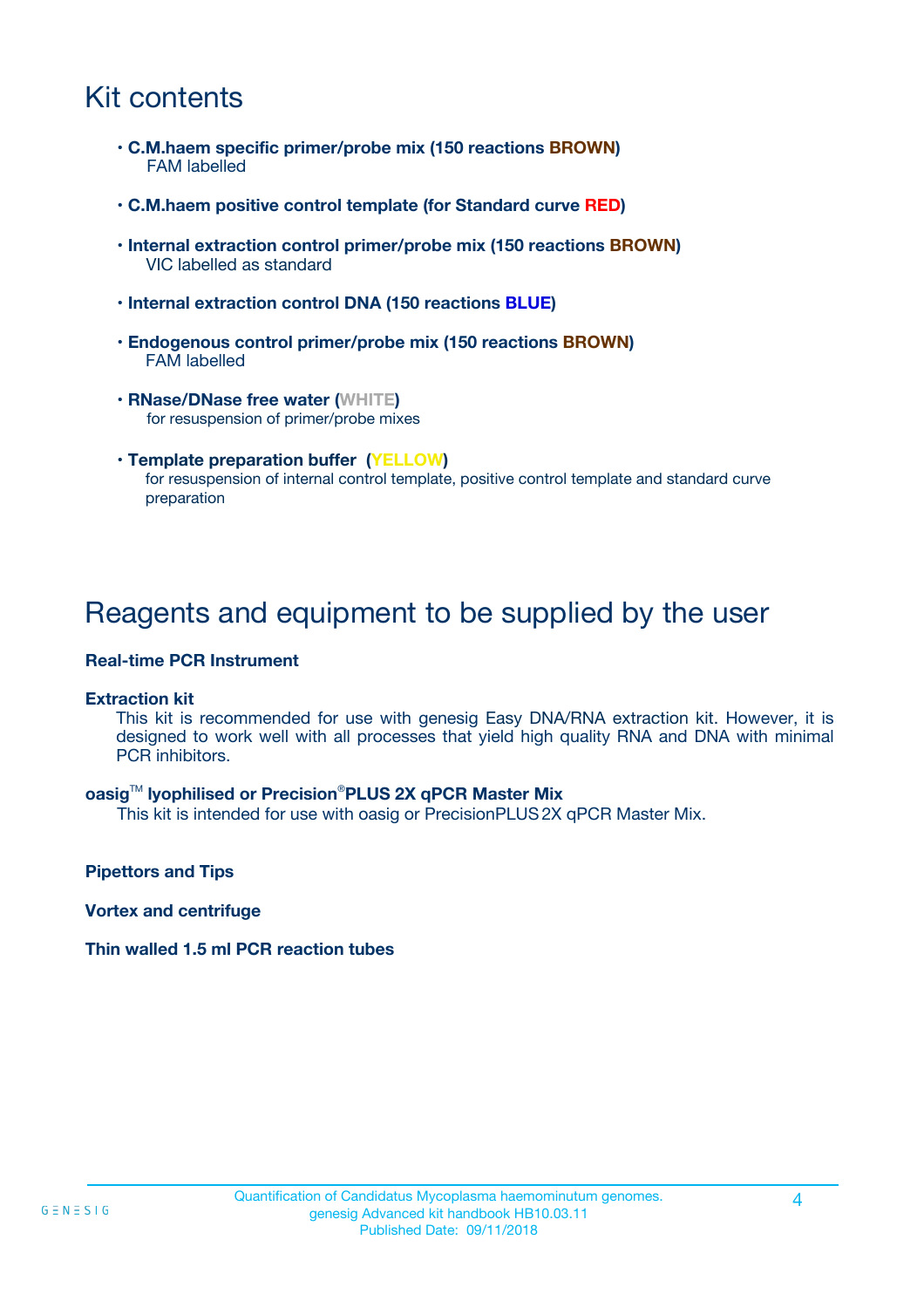### Kit storage and stability

This kit is stable at room temperature but should be stored at -20ºC on arrival. Once the lyophilised components have been resuspended they should not be exposed to temperatures above -20°C for longer than 30 minutes at a time and unnecessary repeated freeze/thawing should be avoided. The kit is stable for six months from the date of resuspension under these circumstances.

If a standard curve dilution series is prepared this can be stored frozen for an extended period. If you see any degradation in this serial dilution a fresh standard curve can be prepared from the positive control.

Primerdesign does not recommend using the kit after the expiry date stated on the pack.

### Suitable sample material

All kinds of sample material suited for PCR amplification can be used. Please ensure the samples are suitable in terms of purity, concentration, and DNA integrity (An internal PCR control is supplied to test for non specific PCR inhibitors). Always run at least one negative control with the samples. To prepare a negative-control, replace the template DNA sample with RNase/DNase free water.

### Dynamic range of test

Under optimal PCR conditions genesig C.M.haem detection kits have very high priming efficiencies of >95% and can detect less than 100 copies of target template.

### Notices and disclaimers

This product is developed, designed and sold for research purposes only. It is not intended for human diagnostic or drug purposes or to be administered to humans unless clearly expressed for that purpose by the Food and Drug Administration in the USA or the appropriate regulatory authorities in the country of use. During the warranty period Primerdesign genesig detection kits allow precise and reproducible data recovery combined with excellent sensitivity. For data obtained by violation to the general GLP guidelines and the manufacturer's recommendations the right to claim under guarantee is expired. PCR is a proprietary technology covered by several US and foreign patents. These patents are owned by Roche Molecular Systems Inc. and have been sub-licensed by PE Corporation in certain fields. Depending on your specific application you may need a license from Roche or PE to practice PCR. Additional information on purchasing licenses to practice the PCR process may be obtained by contacting the Director of Licensing at Roche Molecular Systems, 1145 Atlantic Avenue, Alameda, CA 94501 or Applied Biosystems business group of the Applera Corporation, 850 Lincoln Centre Drive, Foster City, CA 94404. In addition, the 5' nuclease assay and other homogeneous amplification methods used in connection with the PCR process may be covered by U.S. Patents 5,210,015 and 5,487,972, owned by Roche Molecular Systems, Inc, and by U.S. Patent 5,538,848, owned by The Perkin-Elmer Corporation.

## Trademarks

Primerdesign™ is a trademark of Primerdesign Ltd.

genesig $^\circledR$  is a registered trademark of Primerdesign Ltd.

The PCR process is covered by US Patents 4,683,195, and 4,683,202 and foreign equivalents owned by Hoffmann-La Roche AG. BI, ABI PRISM® GeneAmp® and MicroAmp® are registered trademarks of the Applera Genomics (Applied Biosystems Corporation). BIOMEK® is a registered trademark of Beckman Instruments, Inc.; iCycler™ is a registered trademark of Bio-Rad Laboratories, Rotor-Gene is a trademark of Corbett Research. LightCycler™ is a registered trademark of the Idaho Technology Inc. GeneAmp®, TaqMan® and AmpliTaqGold® are registered trademarks of Roche Molecular Systems, Inc., The purchase of the Primerdesign™ reagents cannot be construed as an authorization or implicit license to practice PCR under any patents held by Hoffmann-LaRoche Inc.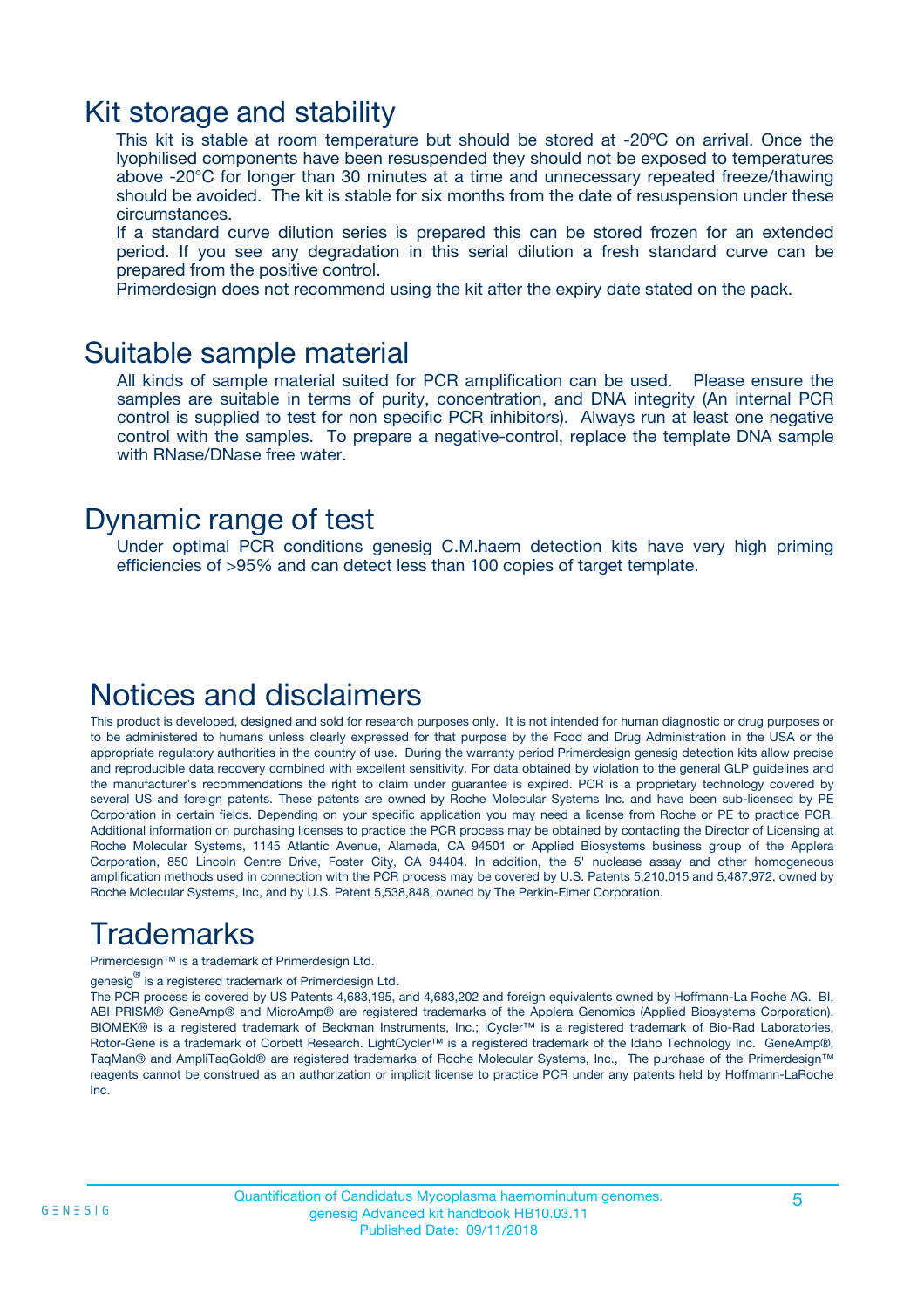### Principles of the test

#### **Real-time PCR**

A C.M.haem specific primer and probe mix is provided and this can be detected through the FAM channel.

The primer and probe mix provided exploits the so-called TaqMan® principle. During PCR amplification, forward and reverse primers hybridize to the C.M.haem DNA. A fluorogenic probe is included in the same reaction mixture which consists of a DNA probe labeled with a 5`-dye and a 3`-quencher. During PCR amplification, the probe is cleaved and the reporter dye and quencher are separated. The resulting increase in fluorescence can be detected on a range of qPCR platforms.

#### **Positive control**

For copy number determination and as a positive control for the PCR set up, the kit contains a positive control template. This can be used to generate a standard curve of C.M.haem copy number / Cq value. Alternatively the positive control can be used at a single dilution where full quantitative analysis of the samples is not required. Each time the kit is used, at least one positive control reaction must be included in the run. A positive result indicates that the primers and probes for detecting the target C.M.haem gene worked properly in that particular experimental scenario. If a negative result is obtained the test results are invalid and must be repeated. Care should be taken to ensure that the positive control does not contaminate any other kit component which would lead to false-positive results. This can be achieved by handling this component in a Post PCR environment. Care should also be taken to avoid cross-contamination of other samples when adding the positive control to the run. This can be avoided by sealing all other samples and negative controls before pipetting the positive control into the positive control well.

#### **Negative control**

To validate any positive findings a negative control reaction should be included every time the kit is used. For this reaction the RNase/DNase free water should be used instead of template. A negative result indicates that the reagents have not become contaminated while setting up the run.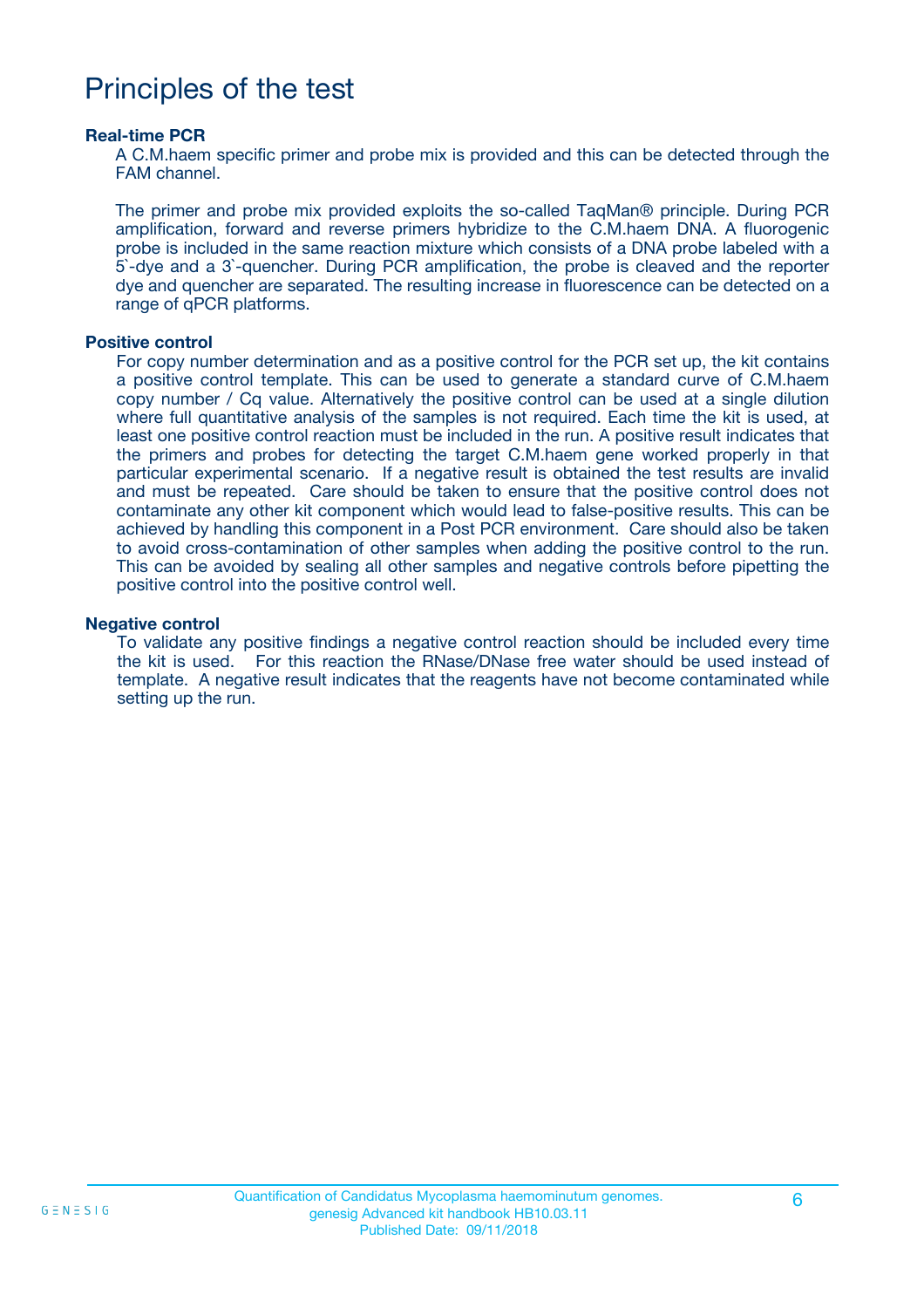#### **Internal DNA extraction control**

When performing DNA extraction, it is often advantageous to have an exogenous source of DNA template that is spiked into the lysis buffer. This control DNA is then co-purified with the sample DNA and can be detected as a positive control for the extraction process. Successful co-purification and qPCR for the control DNA also indicates that PCR inhibitors are not present at a high concentration.

A separate primer and probe mix are supplied with this kit to detect the exogenous DNA using qPCR. The primers are present at PCR limiting concentrations which allows multiplexing with the target sequence primers. Amplification of the control DNA does not interfere with detection of the C.M.haem target DNA even when present at low copy number. The Internal control is detected through the VIC channel and gives a Cq value of 28+/-3.

#### **Endogenous control**

To confirm extraction of a valid biological template, a primer and probe mix is included to detect an endogenous gene. Detection of the endogenous control is through the FAM channel and it is NOT therefore possible to perform a multiplex with the C.M.haem primers. A poor endogenous control signal may indicate that the sample did not contain sufficient biological material.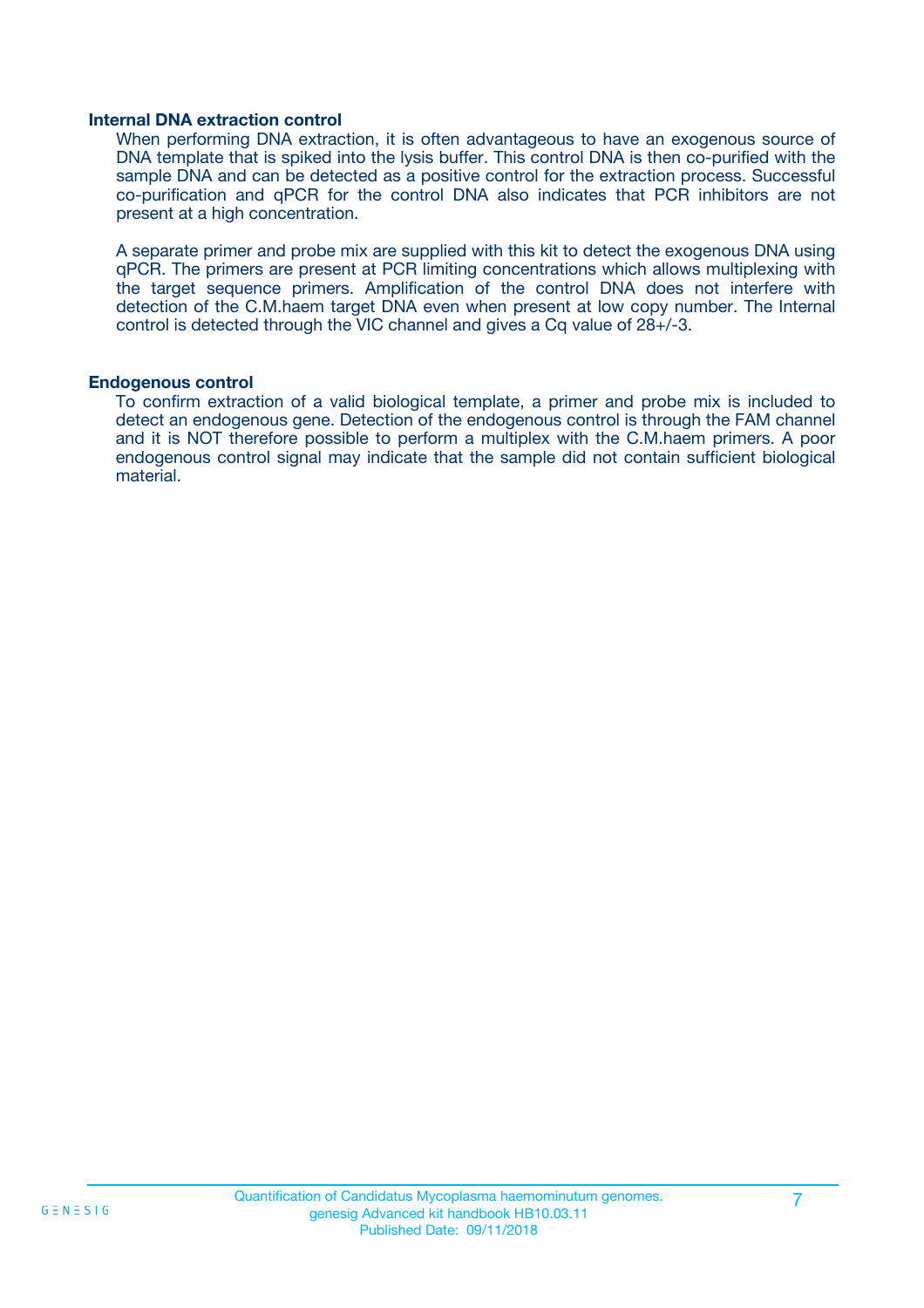### Resuspension protocol

To minimize the risk of contamination with foreign DNA, we recommend that all pipetting be performed in a PCR clean environment. Ideally this would be a designated PCR lab or PCR cabinet. Filter tips are recommended for all pipetting steps.

- **1. Pulse-spin each tube in a centrifuge before opening.** This will ensure lyophilised primer and probe mix is in the base of the tube and is not spilt upon opening the tube.
- **2. Resuspend the primer/probe mixes in the RNase/DNase free water supplied, according to the table below:**

To ensure complete resuspension, vortex each tube thoroughly.

| Component - resuspend in water                       |          |  |
|------------------------------------------------------|----------|--|
| <b>Pre-PCR pack</b>                                  |          |  |
| C.M.haem primer/probe mix (BROWN)                    | $165$ µl |  |
| Internal extraction control primer/probe mix (BROWN) | $165$ µl |  |
| Endogenous control primer/probe mix (BROWN)          | 165 µl   |  |

**3. Resuspend the internal control template and positive control template in the template preparation buffer supplied, according to the table below:** To ensure complete resuspension, vortex each tube thoroughly.

| Component - resuspend in template preparation buffer |  |  |  |
|------------------------------------------------------|--|--|--|
| <b>Pre-PCR heat-sealed foil</b>                      |  |  |  |
| Internal extraction control DNA (BLUE)               |  |  |  |
| <b>Post-PCR heat-sealed foil</b>                     |  |  |  |
| C.M.haem Positive Control Template (RED) *           |  |  |  |

\* This component contains high copy number template and is a VERY significant contamination risk. It must be opened and handled in a separate laboratory environment, away from the other components.

### DNA extraction

The internal extraction control DNA can be added either to the DNA lysis/extraction buffer or to the DNA sample once it has been resuspended in lysis buffer.

**DO NOT add the internal extraction control DNA directly to the unprocessed biological sample as this will lead to degradation and a loss in signal.**

- **1. Add 4µl of the Internal extraction control DNA (BLUE) to each sample in DNA lysis/extraction buffer per sample.**
- **2. Complete DNA extraction according to the manufacturers protocols.**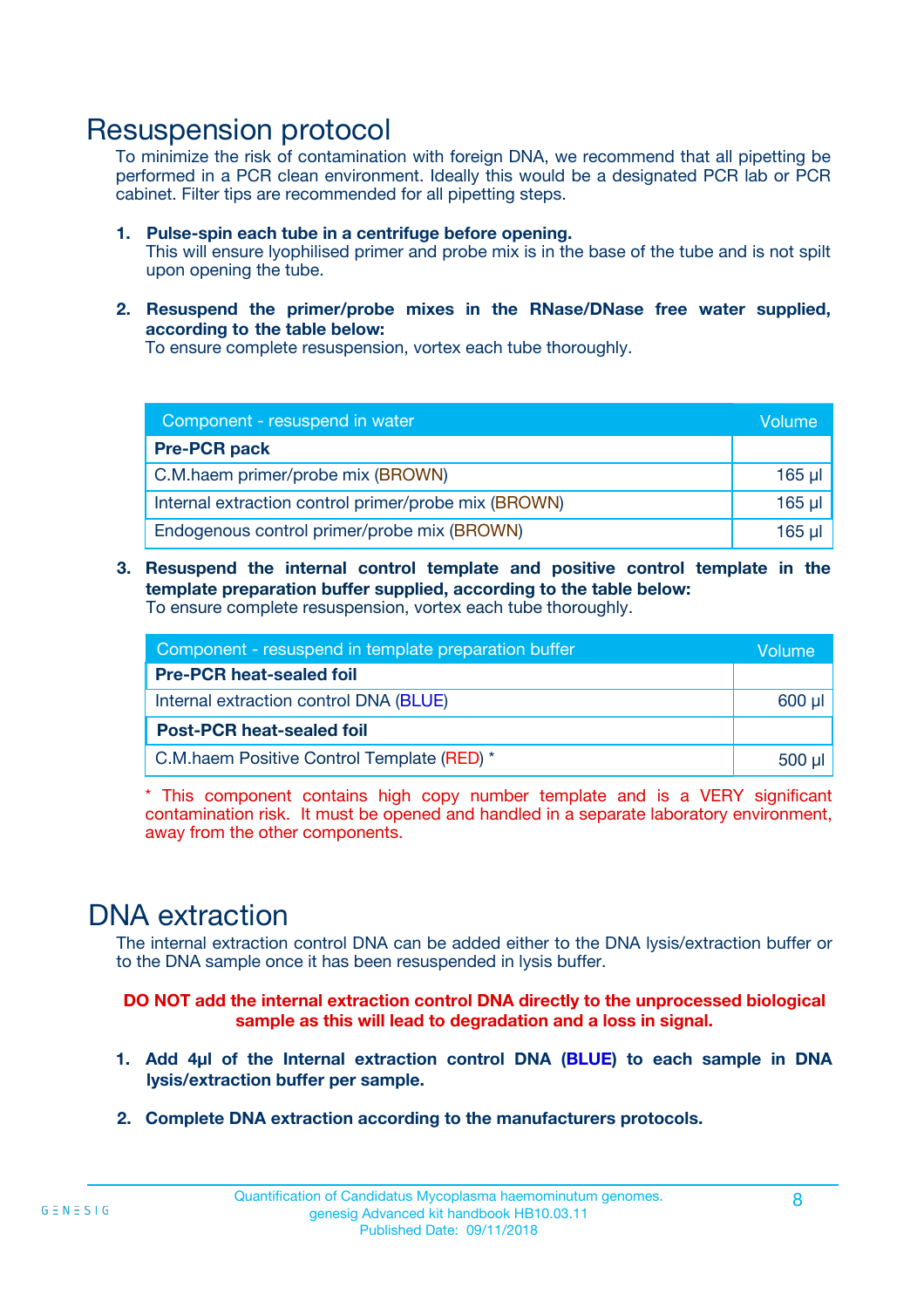# qPCR detection protocol

**1. For each DNA sample prepare a reaction mix according to the table below:** Include sufficient reactions for positive and negative controls.

| Component                                            | Volume   |
|------------------------------------------------------|----------|
| oasig or PrecisionPLUS 2X qPCR Master Mix            | $10 \mu$ |
| C.M.haem primer/probe mix (BROWN)                    | 1 µI l   |
| Internal extraction control primer/probe mix (BROWN) | 1 µl     |
| <b>RNase/DNase free water (WHITE)</b>                | $3 \mu$  |
| <b>Final Volume</b>                                  | 15 µl    |

**2. For each DNA sample prepare an endogenous control reaction according to the table below (Optional):**

**This control reaction will provide useful information regarding the quality of the biological sample.**

| Component                                   | Volume   |
|---------------------------------------------|----------|
| oasig or PrecisionPLUS 2X qPCR Master Mix   | $10 \mu$ |
| Endogenous control primer/probe mix (BROWN) | 1 µI     |
| <b>RNase/DNase free water (WHITE)</b>       | $4 \mu$  |
| <b>Final Volume</b>                         | 15 µl    |

- **3. Pipette 15µl of each mix into individual wells according to your qPCR experimental plate set up.**
- **4. Prepare sample DNA templates for each of your samples.**
- **5. Pipette 5µl of DNA template into each well, according to your experimental plate set up.**

For negative control wells use 5µl of RNase/DNase free water. The final volume in each well is 20ul.

**6. If a standard curve is included for quantitative analysis, prepare a reaction mix according to the table below:**

| Component                                 | Volume   |
|-------------------------------------------|----------|
| oasig or PrecisionPLUS 2X qPCR Master Mix | $10 \mu$ |
| C.M.haem primer/probe mix (BROWN)         |          |
| <b>RNase/DNase free water (WHITE)</b>     | 4 µl     |
| <b>Final Volume</b>                       | 15 µl    |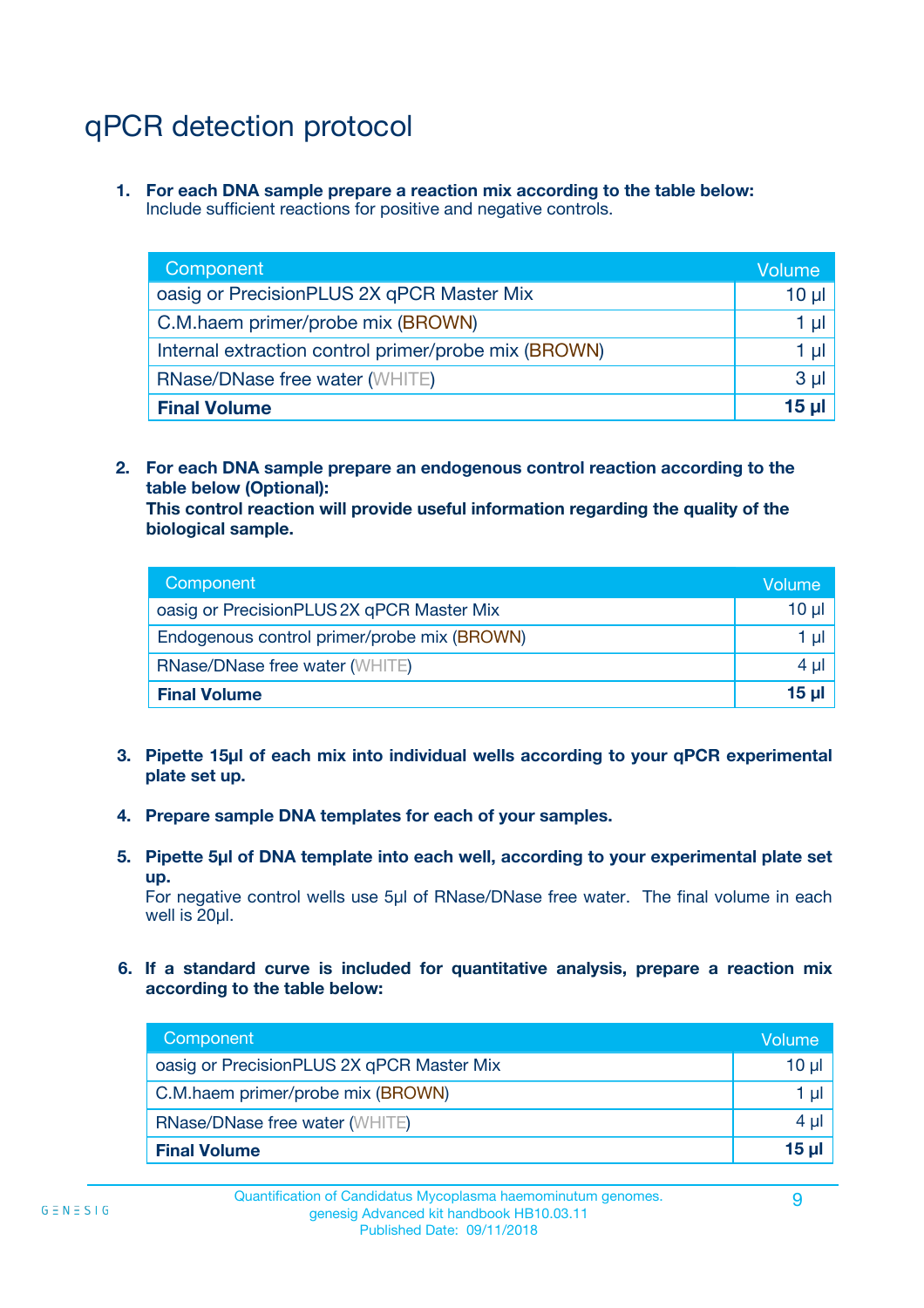#### **7. Preparation of standard curve dilution series.**

- 1) Pipette 90µl of template preparation buffer into 5 tubes and label 2-6
- 2) Pipette 10µl of Positive Control Template (RED) into tube 2
- 3) Vortex thoroughly
- 4) Change pipette tip and pipette 10µl from tube 2 into tube 3
- 5) Vortex thoroughly

Repeat steps 4 and 5 to complete the dilution series

| <b>Standard Curve</b>         | <b>Copy Number</b>     |
|-------------------------------|------------------------|
| Tube 1 Positive control (RED) | $2 \times 10^5$ per µl |
| Tube 2                        | $2 \times 10^4$ per µl |
| Tube 3                        | $2 \times 10^3$ per µl |
| Tube 4                        | $2 \times 10^2$ per µl |
| Tube 5                        | 20 per µl              |
| Tube 6                        | 2 per µl               |

**8. Pipette 5µl of standard template into each well for the standard curve according to your experimental plate set up.**

#### The final volume in each well is 20µl.

## qPCR amplification protocol

Amplification conditions using oasig or PrecisionPLUS 2X qPCR Master Mix.

|             | <b>Step</b>       | <b>Time</b>     | Temp    |
|-------------|-------------------|-----------------|---------|
|             | Enzyme activation | 2 min           | 95 °C   |
| Cycling x50 | Denaturation      | 10 <sub>s</sub> | 95 $°C$ |
|             | DATA COLLECTION * | 60 s            | 60 °C   |

\* Fluorogenic data should be collected during this step through the FAM and VIC channels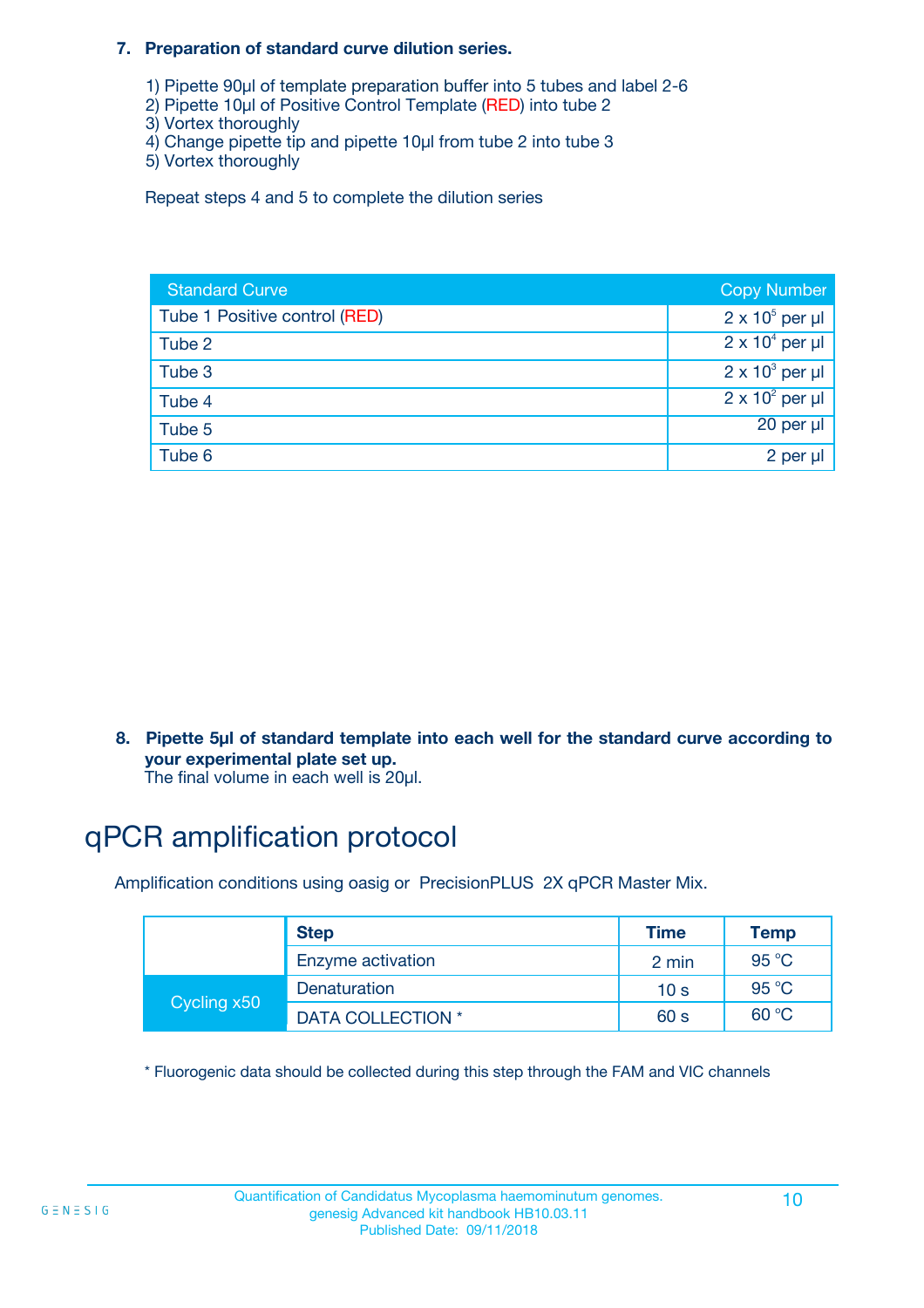# Interpretation of results

| <b>Target</b><br>(FAM) | <b>Internal</b><br>control<br>(NIC) | <b>Positive</b><br>control | <b>Negative</b><br>control | Interpretation                                                                                                  |
|------------------------|-------------------------------------|----------------------------|----------------------------|-----------------------------------------------------------------------------------------------------------------|
| $\leq 30$              | $+ 1 -$                             | ÷                          |                            | <b>POSITIVE QUANTITATIVE RESULT</b><br>calculate copy number                                                    |
| > 30                   | ٠                                   | ÷                          |                            | <b>POSITIVE QUANTITATIVE RESULT</b><br>calculate copy number                                                    |
| > 30                   |                                     | ÷                          |                            | <b>POSITIVE QUALITATIVE RESULT</b><br>do not report copy number as this<br>may be due to poor sample extraction |
|                        | ÷                                   | ÷                          |                            | <b>NEGATIVE RESULT</b>                                                                                          |
| $+ 1 -$                | $+ 1 -$                             | ÷                          | $\leq$ 35                  | <b>EXPERIMENT FAILED</b><br>due to test contamination                                                           |
| $+$ / -                | $+ 1 -$                             | ÷                          | > 35                       | $\star$                                                                                                         |
|                        |                                     | ÷                          |                            | <b>SAMPLE PREPARATION FAILED</b>                                                                                |
|                        |                                     |                            | $+$ /                      | <b>EXPERIMENT FAILED</b>                                                                                        |

Positive control template (**RED**) is expected to amplify between Cq 16 and 23. Failure to satisfy this quality control criterion is a strong indication that the experiment has been compromised.

\*Where the test sample is positive and the negative control is positive with a  $Ca > 35$ , the sample must be reinterpreted based on the relative signal strength of the two results:



If the sample amplifies  $> 5$  Cq earlier than the negative control then the sample should be reinterpreted (via the table above) with the negative control verified as negative.



If the sample amplifies  $< 5$  Cq earlier than the negative control then the positive sample result is invalidated and<br>the result should be determined  $the$  result should be inconclusive due to test contamination. The test for this sample should be repeated.